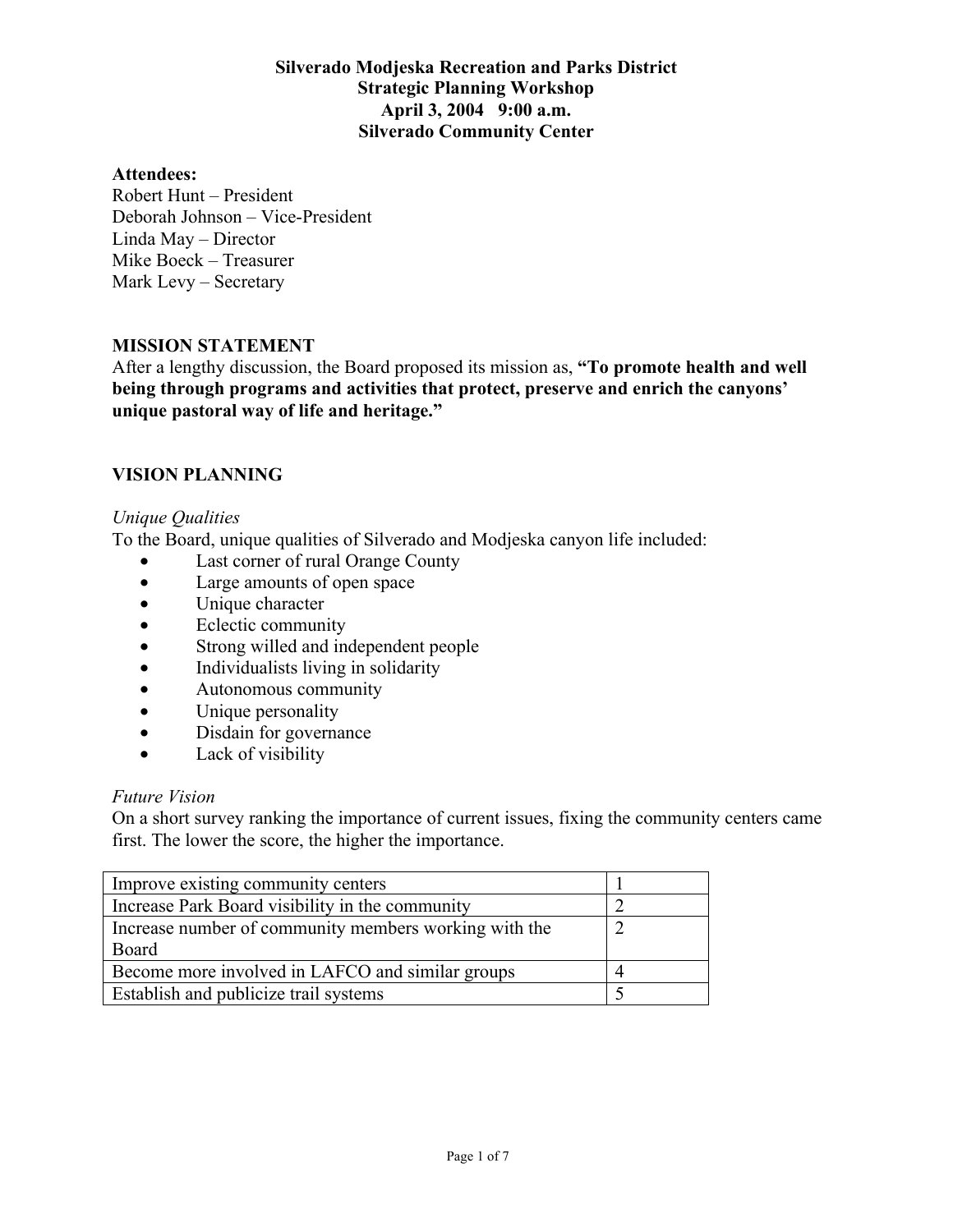The Board feels that providing recreation opportunities should be its primary objective.

| Add more recreation opportunities                | Very high level of importance |
|--------------------------------------------------|-------------------------------|
| Become more involved in environmental protection | High importance               |

Using the survey as a springboard for discussion, the members presented a five year, ten year and twenty-five year vision for the Park District and Board.

## *Five Years*

| <b>PARK BOARD VISION</b>        | <b>CATEGORY</b>                 |
|---------------------------------|---------------------------------|
| Renovated community centers     | Infrastructure                  |
| Two full-time employees         | Infrastructure                  |
| Self-sustaining recreation      | Infrastructure                  |
| programs                        |                                 |
| Office space for staff          | Infrastructure                  |
| More community members          | Infrastructure & Community      |
| involved                        |                                 |
| Private and public partnerships | Infrastructure & Community $\&$ |
|                                 | Money                           |
| Children's Center operating     | Children's Center               |
| independently                   |                                 |
| Riviera/gateway                 | Open space issues               |
| Map of trails/trails            | Open space issues               |
| Acquire more open space         | Open space issues               |
| Defeat urbanization             | Open space issues               |
| Town Hall meetings              | Community                       |
| More grants                     | Money                           |
| County \$--revenue re-capture   | Money                           |
| In existence as a district      | Money                           |
| Tax increases                   | Money                           |

# *Ten Years*

| <b>PARK BOARD VISION</b>         | <b>CATEGORY</b>   |
|----------------------------------|-------------------|
| Pool                             | Space Issues      |
| Silverado Canyon trail           | Space Issues      |
| Utility easements                | Space Issues      |
| Continue as open space district  | Space Issue       |
| Children's Center operate        | Children's Center |
| independently                    |                   |
| Fully funded recreation programs | Money             |
| In existence as a district       | Money             |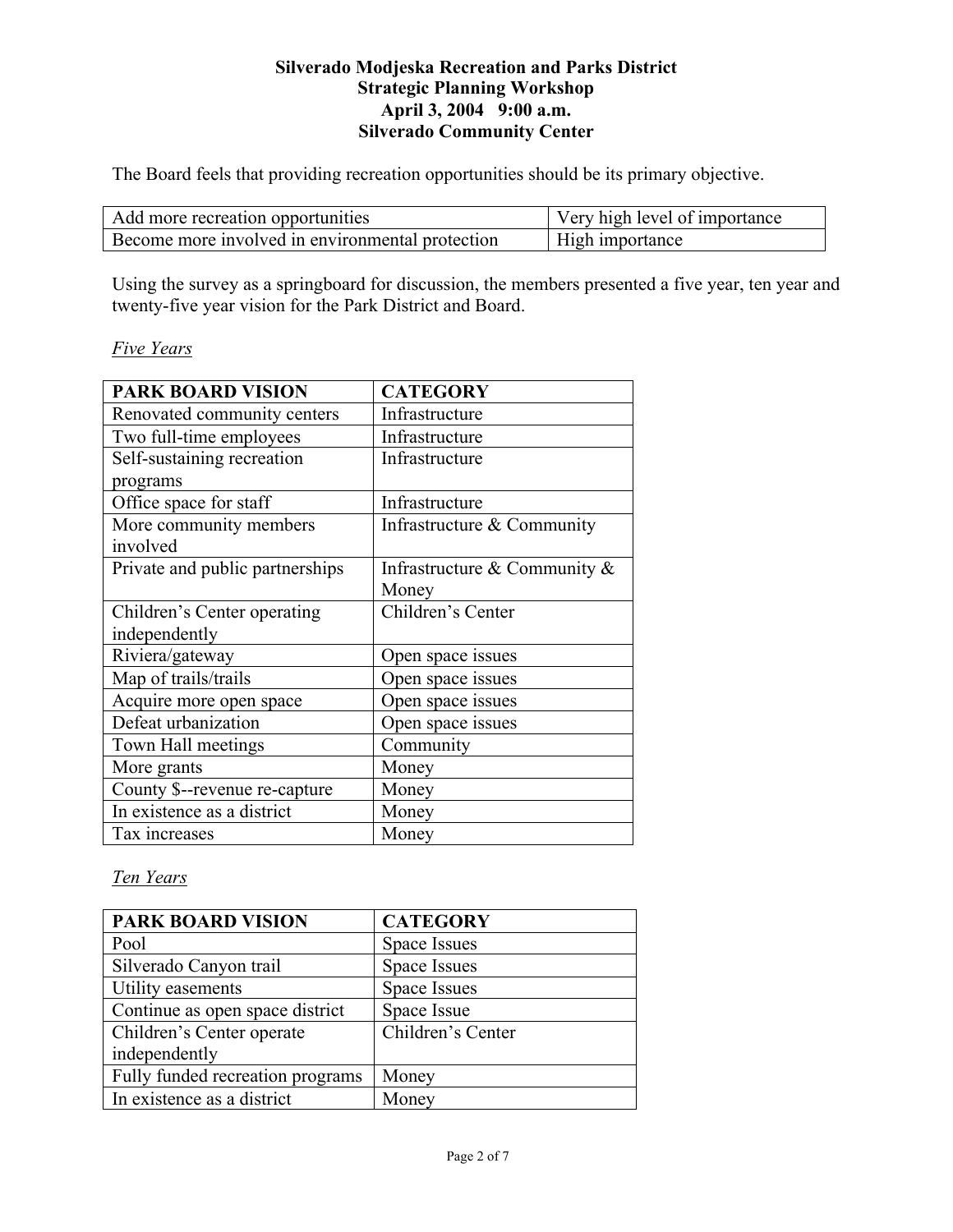| <b>PARK BOARD VISION</b>   | <b>CATEGORY</b> |
|----------------------------|-----------------|
| Ownership of equipment and | Money           |
| vehicles                   |                 |
| Co-host town hall meetings | Community       |

*Twenty-Five Years*

| <b>PARK BOARD VISION</b>          | <b>CATEGORY</b> |
|-----------------------------------|-----------------|
| <b>Few community changes</b>      | Community       |
| <b>Expand district boundaries</b> | Community       |

For the majority of Board members, an infrastructure allowing the Board to perform more effectively was the top priority.

#### **PERSONNEL**

The Board generally believes that re-vitalizing the committee structure and directing most of its work through committees could help improve efficiency and effectiveness.

#### **Recommendations:**

Development of committee responsibilities may be a helpful process. Members should review existing documents describing specific committee responsibilities. If the role of committees is increased, it is imperative that proper channels of communication operate between the Board and the committees. It is also important that the committees realize they are performing tasks as directed by the Board. Another challenge is the limited number of Board and community members to serve on committees.

## *Suggested Next Steps:*

- 1. Review the existing committee structure and determine if it is appropriate.
- 2. Prepare a document describing committee responsibilities.
- 3. Review existing committee memberships and determine if appropriate.
- 4. Establish regular committee meeting schedules.
- 5. Try to conduct as much routine business as possible during committee meetings.
- 6. Set up a system of preparing committee reports for Board review.
- 7. Consider replacing the second Board meeting of the month with committee meetings.

## **FINANCIAL GOALS**

Clearly the Board needs to improve relationships with county financial staff and to re-capture diverted tax revenues. The District is drawing out of its reserves to cover operating costs. But approximately \$250,000 in grant money is available to it. Once the grants have been secured, the District should take a closer look at its financial situation and prepare a long-term strategy for financial sustainability. Given the status of the East Orange development and the possible loss of those property tax revenues, it is critically important that the District at a minimum, seek appropriate compensation if the property is annexed to Orange.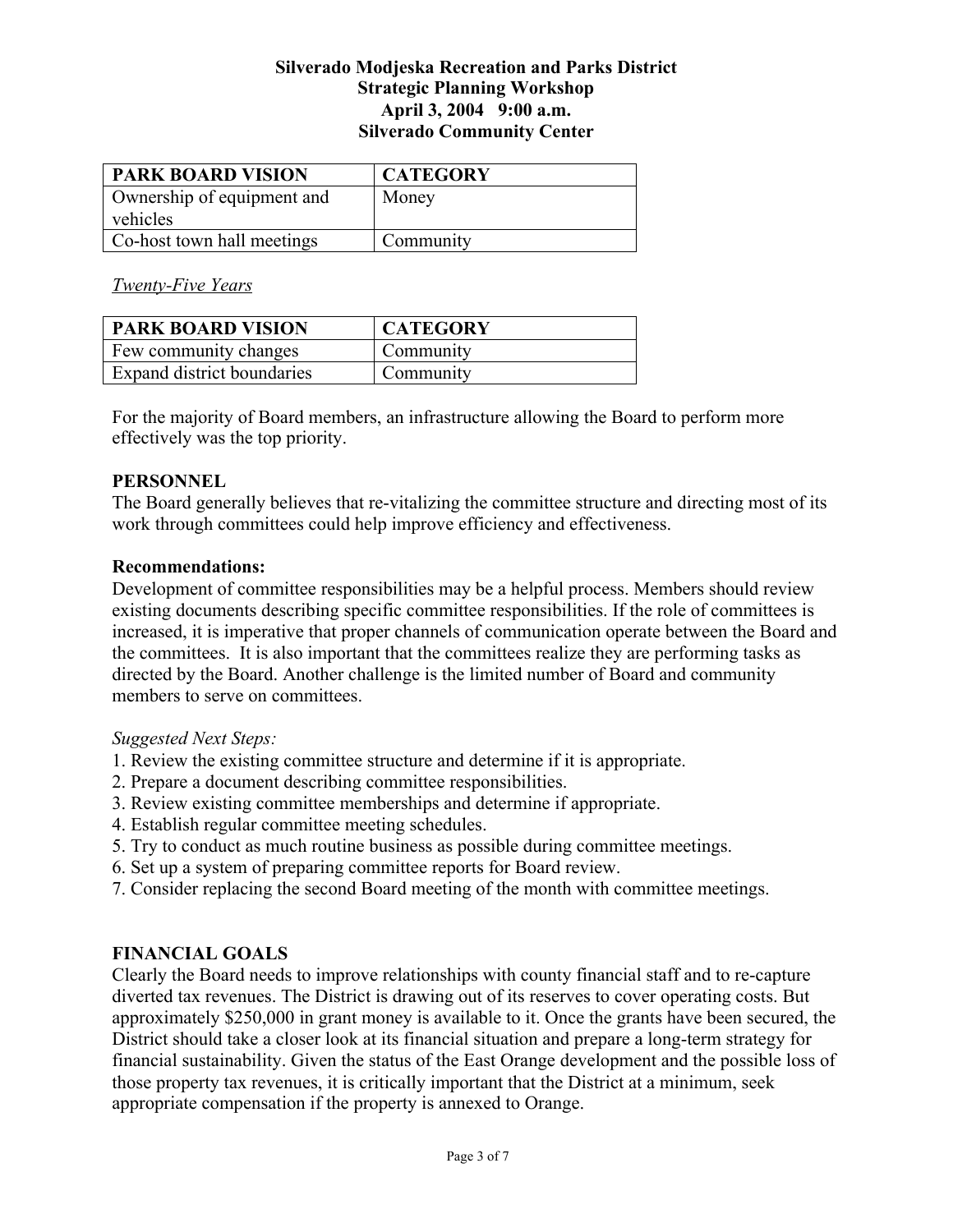| <b>Suggested Next Steps:</b>       |               |                        |
|------------------------------------|---------------|------------------------|
| <b>FINANCIAL ISSUE</b>             | <b>ACTION</b> | <b>WHOM TO PERFORM</b> |
| 1. Hire and train a bookkeeper     |               |                        |
| 2. Review and revise accounts      |               |                        |
| payable process. Also:             |               |                        |
| a. get credit card                 |               |                        |
| b. open petty cash account         |               |                        |
| use checking account to<br>$c_{-}$ |               |                        |
| pay immediate bills                |               |                        |
| (deposits include rent             |               |                        |
| receipts, recreation               |               |                        |
| receipts, etc.)                    |               |                        |
| 3. Follow up Silverado Ranch       |               |                        |
| arbitration.                       |               |                        |
| 3. Investigate tax revenue issues. |               |                        |
| 4. Prepare a financial analysis of |               |                        |
| recreation program.                |               |                        |
| 5. Prepare financial analysis of   |               |                        |
| rent receipts.                     |               |                        |
| 6. Consider options for            |               |                        |
| increasing revenues.               |               |                        |
| 7. Write Annual Report at end of   |               |                        |
| fiscal year                        |               |                        |

# **RECREATION PROGRAM**

Director Levy presented the new brochure for the next quarter. He described partnerships formed to offer programs (Tucker Sanctuary, Children's Center, Nature Conservancy), revenue sharing arrangements, etc. More canyon specific activities were discussed. The need for quarterly reports on the effectiveness of the programs and costs was discussed.

The following suggestions were made:

| Increase number of partnerships for programming                        |
|------------------------------------------------------------------------|
| Promote open space                                                     |
| Increase mailing                                                       |
| Provide registration form on website                                   |
| Provide regular updates on website                                     |
| E-mail address return system                                           |
| Promote programming that highlights the unique qualities of the canyon |
|                                                                        |

To be effective, the recreation program needs administrative support. It's not clear if the community will be able to financially sustain an on-going recreation program with its limited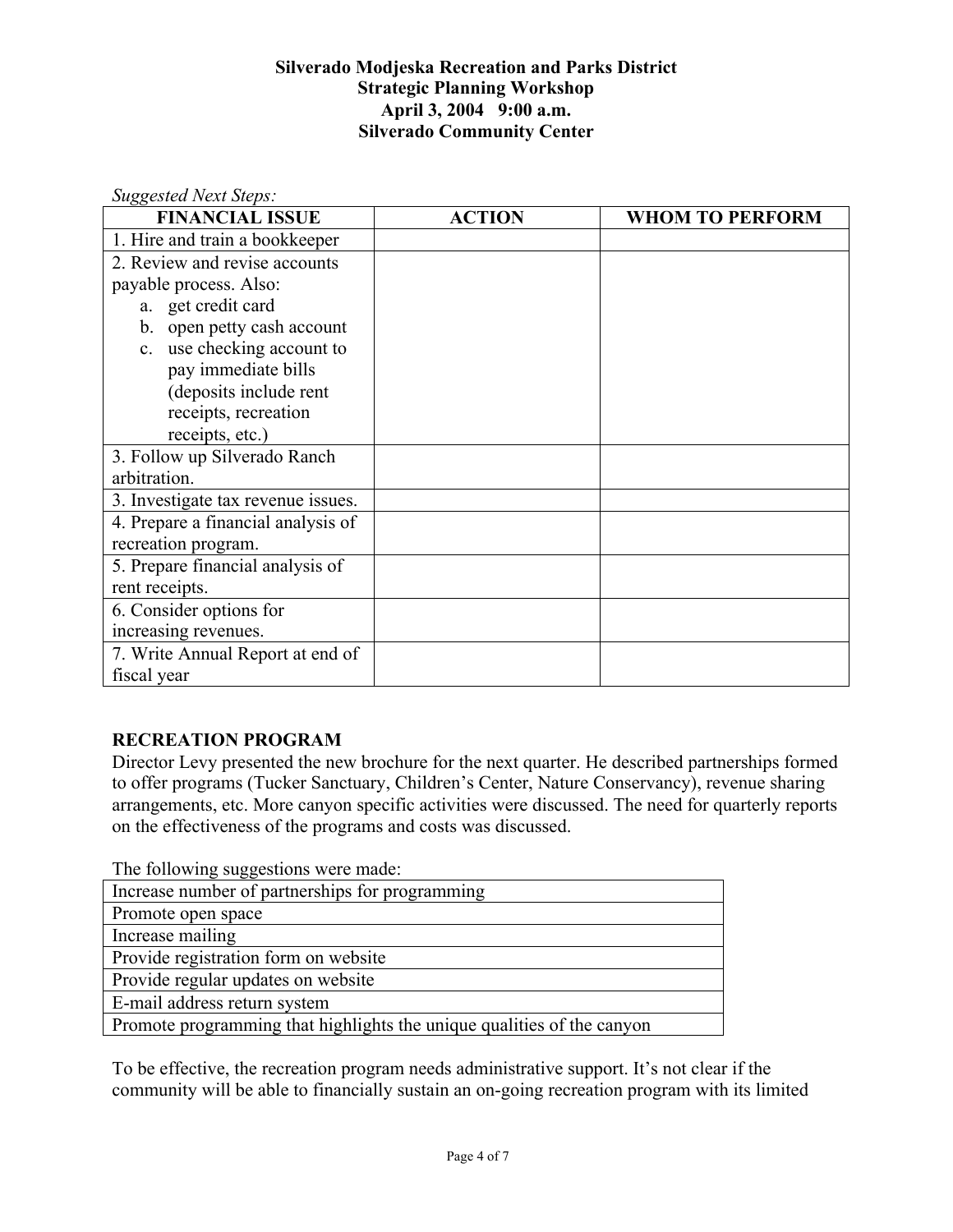number of residents. Members speculated that the program may evolve into a series of special events built around the canyons' unique way of life, such as wildflower hikes in spring.

# **FACILITY USE**

The Board needs better financial reports on facility rentals, deposit returns, etc. This is particularly true with respect to the dance school. A protocol for checking facilities following an event and charges for additional cleaning following events should be established.

#### **FACILITY IMPROVEMENTS & RENOVATION CONSIDERATIONS "WISH LIST"**

| <b>IMPROVEMENT</b>                                              | <b>LOCATION (MODJESKA</b>  |
|-----------------------------------------------------------------|----------------------------|
|                                                                 | <b>&amp;/OR SILVERADO)</b> |
| Lockers                                                         | M & S                      |
| Bathrooms - improvements and general maintenance                | M & S                      |
| Working kitchens at community centers                           | M & S                      |
| Dance class facility improvement/consideration                  | M & S                      |
| Multi purpose flooring options                                  | M & S                      |
| Office space at both community centers                          | M & S                      |
| Move furniture from Silverado                                   | M                          |
| Clean out sheds, repair, build additional                       | M & S                      |
| Hire professional people to do drawings, plans $\&$ designs for | M & S                      |
| renovations                                                     |                            |
| Parking issues at Community Center                              | M                          |
| Expand size of community center                                 | M                          |
| Shared use for programming when feasible                        |                            |
| Exterior improvements "curb appeal"                             | M & S                      |
| Fencing repairs and consideration for front                     | M                          |
| Windows                                                         | M                          |
| Landscaping                                                     | M & S                      |
| Clean up back of property                                       | S                          |
| Table and chair storage                                         | M & S                      |
| Equipment storage                                               | M & S                      |
| <b>Exterior lighting</b>                                        | M & S                      |
| Heating maintenance and repairs                                 | M & S                      |
| Electrical maintenance and repairs                              | M & S                      |
| Plumbing maintenance and repairs                                | M & S                      |
| Termites maintenance and repairs                                | M & S                      |
| Tennis courts                                                   | M & S                      |

The above renovations will be organized into projects for grant funding. The grant administrator will be responsible for designing the projects, seeking estimates and bids, etc. The Board made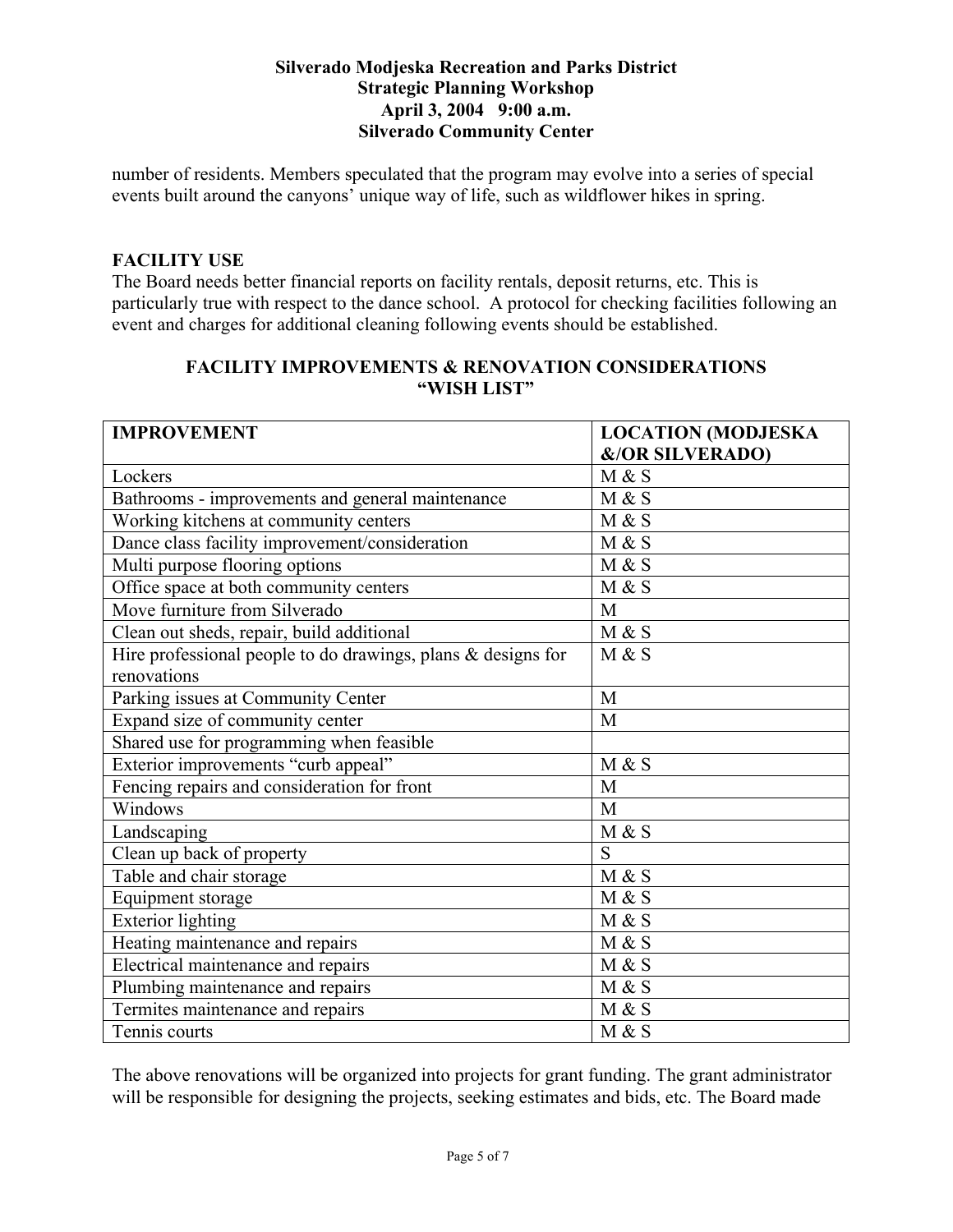the Modjeska Community Center a priority over the Silverado Center, although members realized that the Silverado building might have to be renovated first, so the dance school would have a facility while Modjeska was being worked on.

## **TRAIL SYSTEM**

Current trail activities include drawing up a master plan and maps, as well as a written description. Board discussion centered on the development of partnerships, docent programs, increasing public access to trails, providing trail maps, truck trail locations and property issues, trail easements and parking areas. The Board indicated the importance of creating safe walking paths in the Riviera. Members discussed the need to feature different truck trail hikes during each quarter of the recreation program so people can learn where they are and what they're like.

# **CHILDREN'S CENTER**

The Children's Center needs the following improvements: swing set, better general maintenance and cleanliness issues. Financial issues are also a recurring concern. These include: how to fund facility improvements, child care rates; available grant funds, and a master plan addressing sustainability. The Board supports pursuing accreditation. The director has been asked to submit job descriptions and a schedule of staff benefits for the Board to approve.

The Board agreed to re-evaluate the Children's Center attendance, budget, programs, sustainability, etc. in January 2005. The ad hoc committee will continue to work closely with the center's director to improve in these areas.

# **SUMMARY**

Important issues that emerged from the meeting included:

- 1. The need to work through committees to get things done,
- 2. Renovating the community centers is a top priority, with the Modjeska Community Center first on the list.
- 3. The Riviera could become the District focus point. At the gateway to Silverado, it will feature native plants, walking trails, etc. It is important to hire an experienced project manager to oversee its restoration.
- 4. The recreation program is extremely important to Board members, although it is unclear exactly what is should look like.